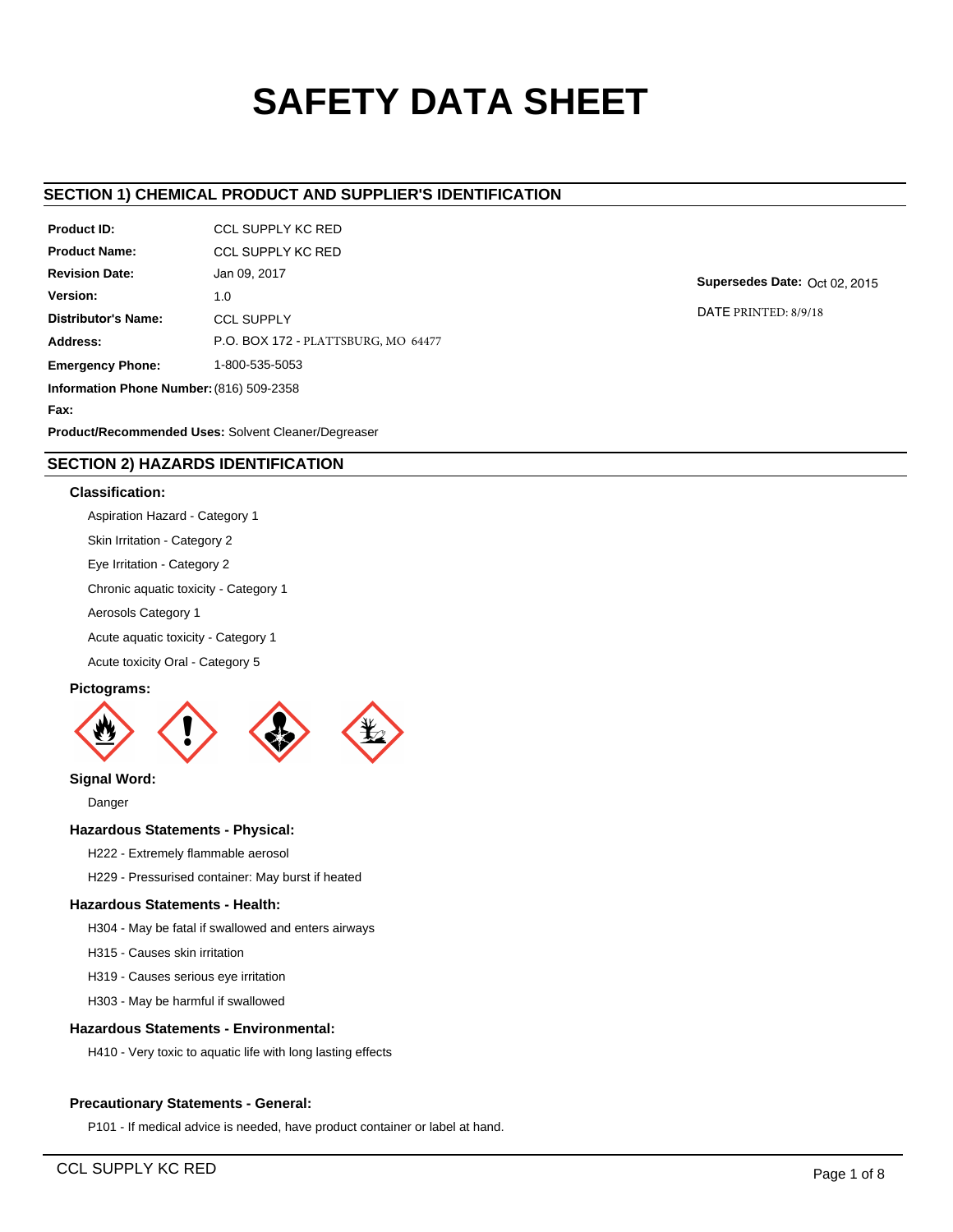P102 - Keep out of reach of children.

P103 - Read label before use.

#### **Precautionary Statements - Prevention:**

P264 - Wash thoroughly after handling.

P280 - Wear protective gloves/protective clothing/eye protection/face protection.

P273 - Avoid release to the environment.

P210 - Keep away from heat, hot surfaces, sparks, open flames and other ignition sources. No smoking.

P211 - Do not spray on an open flame or other ignition source.

P251 - Do not pierce or burn, even after use.

## **Precautionary Statements - Response:**

P301 + P310 - IF SWALLOWED: Immediately call a POISON CENTER or doctor/physician.

P331 - Do NOT induce vomiting.

P302 + P352 - IF ON SKIN: Wash with plenty of soap and water.

P332 + P313 - If skin irritation occurs: Get medical advice/attention.

P362 + P364 - Take off contaminated clothing. And wash it before reuse.

P305 + P351 + P338 - IF IN EYES: Rinse cautiously with water for several minutes. Remove contact lenses, if present and easy to do. Continue rinsing.

P337 + P313 - If eye irritation persists: Get medical advice/attention.

P391 - Collect spillage.

P312 - Call a POISON CENTER or doctor/physician if you feel unwell.

## **Precautionary Statements - Storage:**

P405 - Store locked up.

P410 + P412 - Protect from sunlight. Do not expose to temperatures exceeding 50 °C/122 °F.

## **Precautionary Statements - Disposal:**

P501 - Dispose of contents and container in accordance with all local, regional, national and international regulations.

## **SECTION 3) COMPOSITION / INFORMATION ON INGREDIENTS**

| <b>CAS</b>   | <b>Chemical Name</b>                                                                                                                                                                                                           | % By Weight |
|--------------|--------------------------------------------------------------------------------------------------------------------------------------------------------------------------------------------------------------------------------|-------------|
| 0000142-82-5 | N-HEPTANE                                                                                                                                                                                                                      | 66% - 86%   |
| 0000067-63-0 | <b>ISOPROPYL ALCOHOL</b>                                                                                                                                                                                                       | $2\% - 7\%$ |
| 0000124-38-9 | CO <sub>2</sub>                                                                                                                                                                                                                | $2\% - 7\%$ |
| 0000064-17-5 | ETHYL ALCOHOL                                                                                                                                                                                                                  | $2\% - 7\%$ |
|              | On called the control identification and the correspondent of the control of the control of the control of the control of the control of the control of the control of the control of the control of the control of the contro |             |

Specific chemical identity and/or exact percentage (concentration) of the composition has been withheld to protect confidentiality.

# **SECTION 4) FIRST-AID MEASURES**

#### **Inhalation:**

Remove source of exposure or move person to fresh air and keep comfortable for breathing.

If exposed/feel unwell/concerned: Call a POISON CENTER/doctor.

Eliminate all ignition sources if safe to do so.

#### **Eye Contact:**

Remove source of exposure or move person to fresh air. Rinse eyes cautiously with lukewarm, gently flowing water for several minutes, while holding the eyelids open. Remove contact lenses, if present and easy to do. Continue rinsing for a duration of 15-20 minutes. Take care not to rinse contaminated water into the unaffected eye or onto the face. If eye irritation persists: Get medical advice/attention.

#### **Skin Contact:**

Take off immediately all contaminated clothing, shoes and leather goods (e.g. watchbands, belts). Gently blot or brush away excess product. Wash with plenty of lukewarm, gently flowing water for a duration of 15-20 minutes. Call a POISON CENTER/doctor if you feel unwell. Store contaminated clothing under water and wash before reuse or discard.

## **Ingestion:**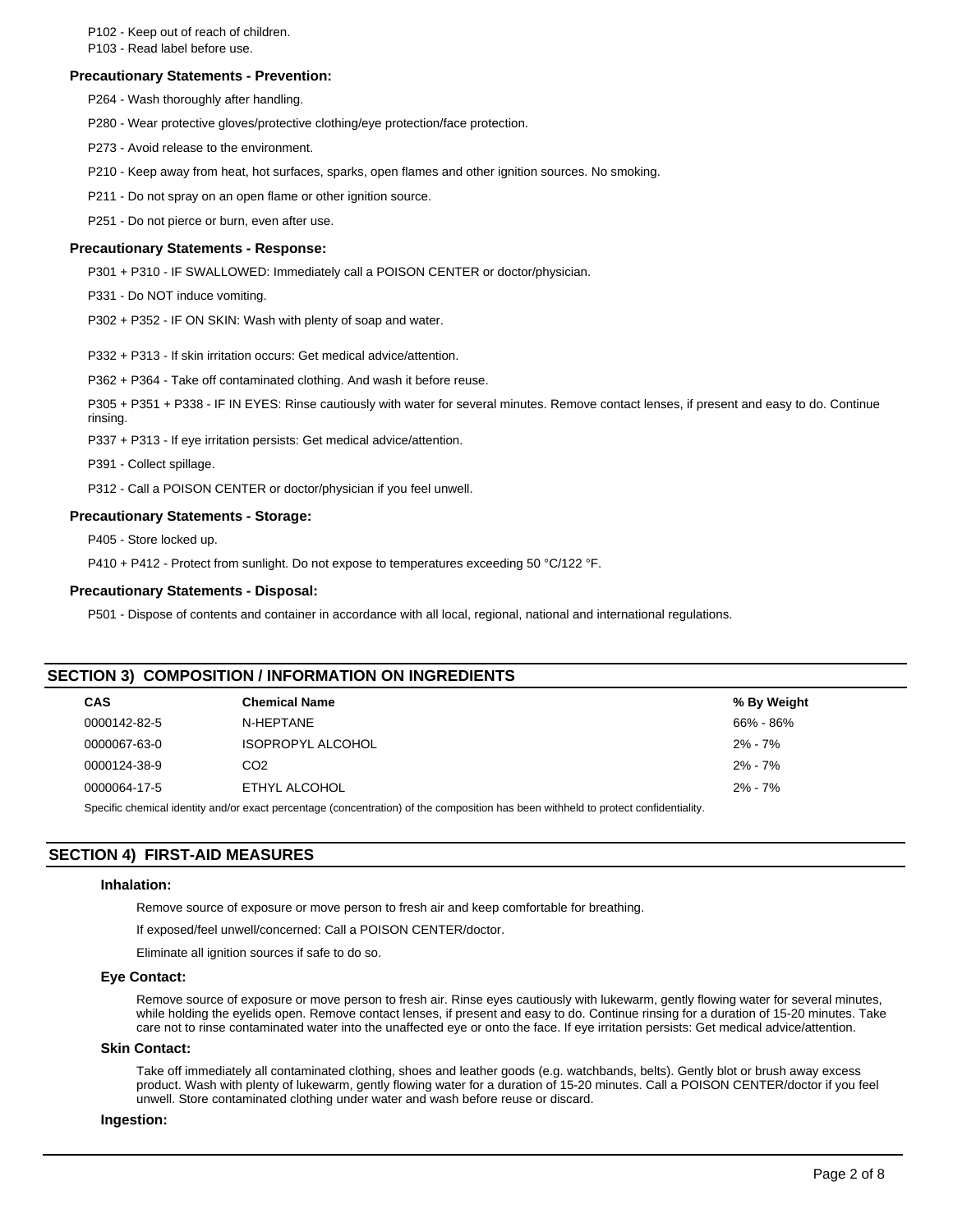Rinse mouth. Do NOT induce vomiting. Immediately call a POISON CENTER/doctor. If vomiting occurs naturally, lie on your side, in the recovery position.

Never give anything by mouth to an unconscious or convulsing victim. Keep person warm and quiet.

## **SECTION 5) FIRE-FIGHTING MEASURES**

#### **Suitable Extinguishing Media:**

Use water, fog, dry chemical, or carbon dioxide.

Carbon dioxide can displace oxygen. Use caution when applying carbon dioxide in confined spaces. Simultaneous use of foam and water on the same surface is to be avoided as water destroys the foam.

#### **Unsuitable Extinguishing Media:**

Water may be ineffective but can be used to cool containers exposed to heat or flame.

#### **Specific Hazards in Case of Fire:**

Contents under pressure. Keep away from ignition sources and open flames. Exposure of containers to extreme heat and flames can cause them to rupture often with violent force.

Aerosol cans may rupture when heated. Heated cans may burst.

In fire, will decompose to carbon dioxide, carbon monoxide

#### **Fire-Fighting Procedures:**

Isolate immediate hazard area and keep unauthorized personnel out. Stop spill/release if it can be done safely. Move undamaged containers from immediate hazard area if it can be done safely. Water spray may be useful in minimizing or dispersing vapors and to protect personnel.

Dispose of fire debris and contaminated extinguishing water in accordance with official regulations.

#### **Special Protective Actions:**

Wear protective pressure self-contained breathing apparatus (SCBA)and full turnout gear.

Care should always be exercised in dust/mist areas.

## **SECTION 6) ACCIDENTAL RELEASE MEASURES**

#### **Emergency Procedure:**

#### Flammable/combustible material.

ELIMINATE all ignition sources (no smoking, flares, sparks, or flames in immediate area). Stay upwind; keep out of low areas. Immediately turn off or isolate any source of ignition. Keep unnecessary people away; isolate hazard area and deny entry. Do not touch or walk through spilled material. Clean up immediately. Use absorbent sweeping compound to soak up material and put into suitable container for proper disposal.

#### **Recommended Equipment:**

Safety glasses, gloves, vapor respirator.

#### **Personal Precautions:**

ELIMINATE all ignition sources (no smoking, flares, sparks, or flames in immediate area). Use explosion proof equipment. Avoid breathing vapor. Avoid contact with skin, eye or clothing. Do not touch damaged containers or spilled materials unless wearing appropriate protective clothing.

#### **Environmental Precautions:**

Stop spill/release if it can be done safely. Prevent spilled material from entering sewers, storm drains, other unauthorized drainage systems and natural waterways by using sand, earth, or other appropriate barriers.

## **SECTION 7) HANDLING AND STORAGE**

## **General:**

For industrial and institutional use only. For use by trained personnel only. Keep away from children. Wash hands after use. Do not get in eyes, on skin or on clothing. Do not breathe vapors or mists. Use good personal hygiene practices. Eating, drinking and smoking in work areas is prohibited. Remove contaminated clothing and protective equipment before entering eating areas. Eyewash stations and showers should be available in areas where this material is used and stored.

#### **Ventilation Requirements:**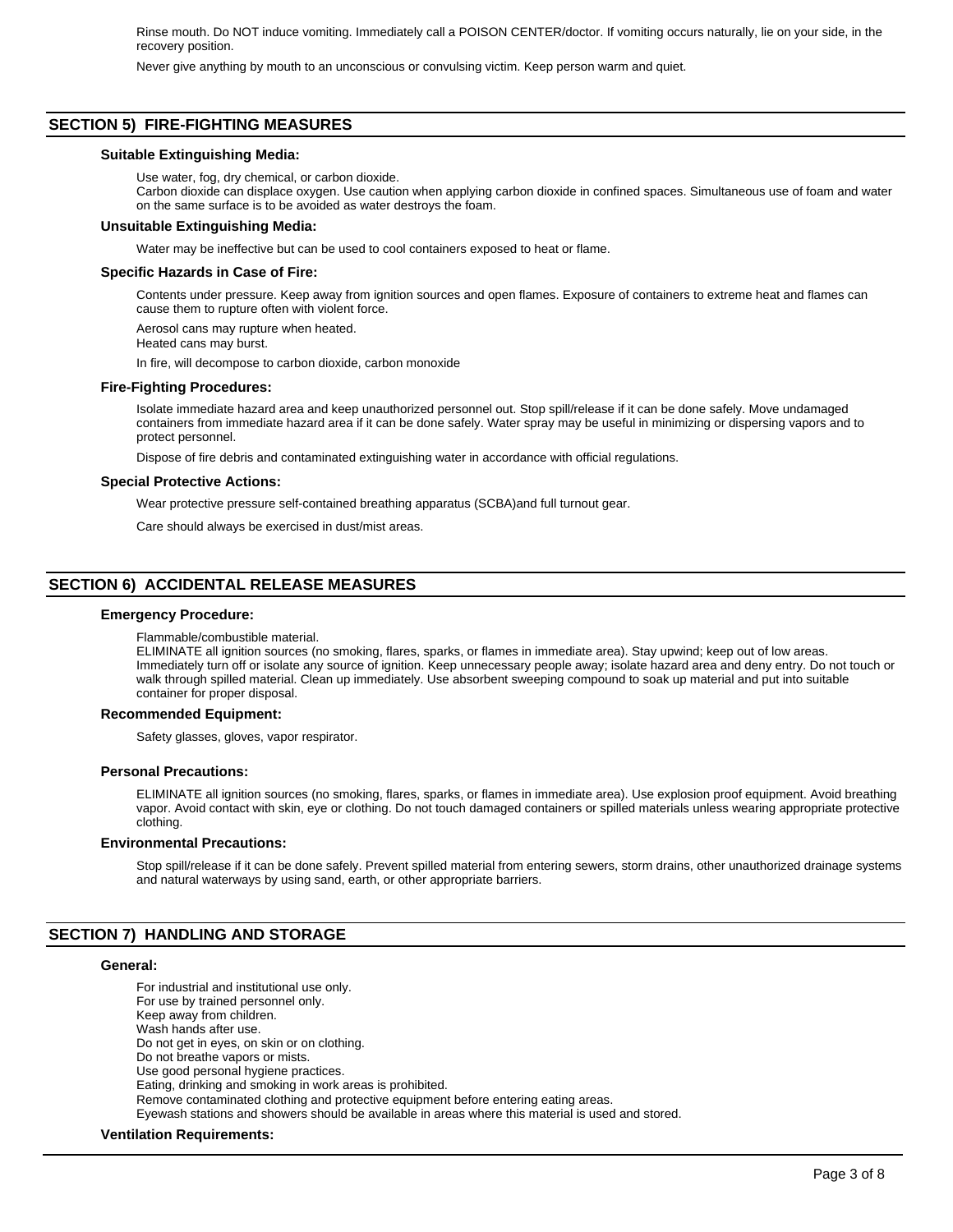Use only with adequate ventilation to control air contaminants to their exposure limits. The use of local ventilation is recommended to control emissions near the source.

## **Storage Room Requirements:**

Keep container(s) tightly closed and properly labeled. Store in cool, dry, well-ventilated areas away from heat, direct sunlight and incompatibilities. Store in approved containers and protect against physical damage. Keep containers securely sealed when not in use. Indoor storage should meet OSHA standards and appropriate fire codes. Containers that have been opened must be carefully resealed to prevent leakage. Empty container retain residue and may be dangerous.

Do not cut, drill, grind, weld, or perform similar operations on or near containers. Do not pressurize containers to empty them. Ground all structures, transfer containers and equipment to conform to the national electrical code. Use procedures that prevent static electrical sparks. Static electricity may accumulate and create a fire hazard.

Store at temperatures below 120°F.

# **SECTION 8) EXPOSURE CONTROLS, PERSONAL PROTECTION**

## **Eye Protection:**

Chemical goggles, safety glasses with side shields or vented/splash proof goggles. Contact lenses may absorb irritants. Particles may adhere to lenses and cause corneal damage.

#### **Skin Protection:**

Wear gloves, long sleeved shirt, long pants and other protective clothing as required to minimize skin contact.

Use of gloves approved to relevant standards made from the following materials may provide suitable chemical protection: PVC, neoprene or nitrile rubber gloves. Suitability and durability of a glove is dependent on usage, e.g. frequency and duration of contact, chemical resistance of glove material, glove thickness, dexterity. Always seek advice from glove suppliers. Contaminated gloves should be replaced. Chemical-resistant clothing is recommended to avoid prolonged contact. Avoid unnecessary skin contact.

#### **Respiratory Protection:**

If engineering controls do not maintain airborne concentrations to a level which is adequate to protect worker, a respiratory protection program that meets or is equivalent to OSHA 29 CFR 1910.134 and ANSI Z88.2 should be followed. Check with respiratory protective equipment suppliers. Where air-filtering respirators are suitable, select an appropriate combination of mask and filter. Select a filter suitable for combined particulate/organic gases and vapors.

When spraying more than one half can continuously or more than one can consecutively, use NIOSH approved respirator.

| <b>Chemical Name</b>               | <b>OSHA</b><br>TWA<br>(ppm) | <b>OSHA</b><br>TWA<br>(mg/m3) | <b>OSHA</b><br><b>STEL</b><br>(ppm) | <b>OSHA</b><br><b>STEL</b><br>(mg/m3) | <b>OSHA</b><br>Tables (Z1<br>Z2, Z3 | <b>OSHA</b><br>Carcinogen | <b>OSHA</b><br>Skin<br>designation | <b>NIOSH</b><br>TWA<br>(ppm) | <b>NIOSH</b><br>TWA<br>(mg/m3) | <b>NIOSH</b><br><b>STEL</b><br>(ppm) | <b>NIOSH</b><br><b>STEL</b><br>(mg/m3) | <b>NIOSH</b><br>Carcinogen |
|------------------------------------|-----------------------------|-------------------------------|-------------------------------------|---------------------------------------|-------------------------------------|---------------------------|------------------------------------|------------------------------|--------------------------------|--------------------------------------|----------------------------------------|----------------------------|
| CO <sub>2</sub>                    | 5000                        | 9000                          |                                     |                                       |                                     |                           |                                    | 5000                         | 9000                           | 30000                                | 54000                                  |                            |
| ETHYL ALCOHOL                      | 1000                        | 1900                          |                                     |                                       |                                     |                           |                                    | 1000                         | 1900                           |                                      |                                        |                            |
| <b>ISOPROPYL</b><br><b>ALCOHOL</b> | 400                         | 980                           |                                     |                                       |                                     |                           |                                    | 400                          | 980                            | 500                                  | 1225                                   |                            |
| N-HEPTANE                          | 500                         | 2000                          |                                     |                                       |                                     |                           |                                    | 85                           | 350                            |                                      |                                        |                            |

| <b>Chemical Name</b>               | <b>ACGIH</b><br>TWA<br>(ppm) | <b>ACGIH</b><br><b>TWA</b><br>(mg/m3) | <b>ACGIH</b><br>STFI<br>(ppm) | <b>ACGIH</b><br>STFI<br>(mg/m3) |
|------------------------------------|------------------------------|---------------------------------------|-------------------------------|---------------------------------|
| CO <sub>2</sub>                    | 5000                         | 9000                                  | 30000                         | 54000                           |
| ETHYL ALCOHOL                      |                              |                                       | 1000                          |                                 |
| <b>ISOPROPYL</b><br><b>ALCOHOL</b> | 200                          |                                       | 400                           |                                 |
| N-HFPTANF                          | 400                          | 1640                                  | 500                           | 2050                            |

## **SECTION 9) PHYSICAL AND CHEMICAL PROPERTIES**

## **Physical and Chemical Properties**

| <b>VOC Regulatory</b> | 669.67826 q/l  |
|-----------------------|----------------|
| Density               | 5.88270 lb/gal |
| Density VOC           | 5.58857 lb/gal |
| <b>VOC Regulatory</b> | 5.58857 lb/gal |
|                       |                |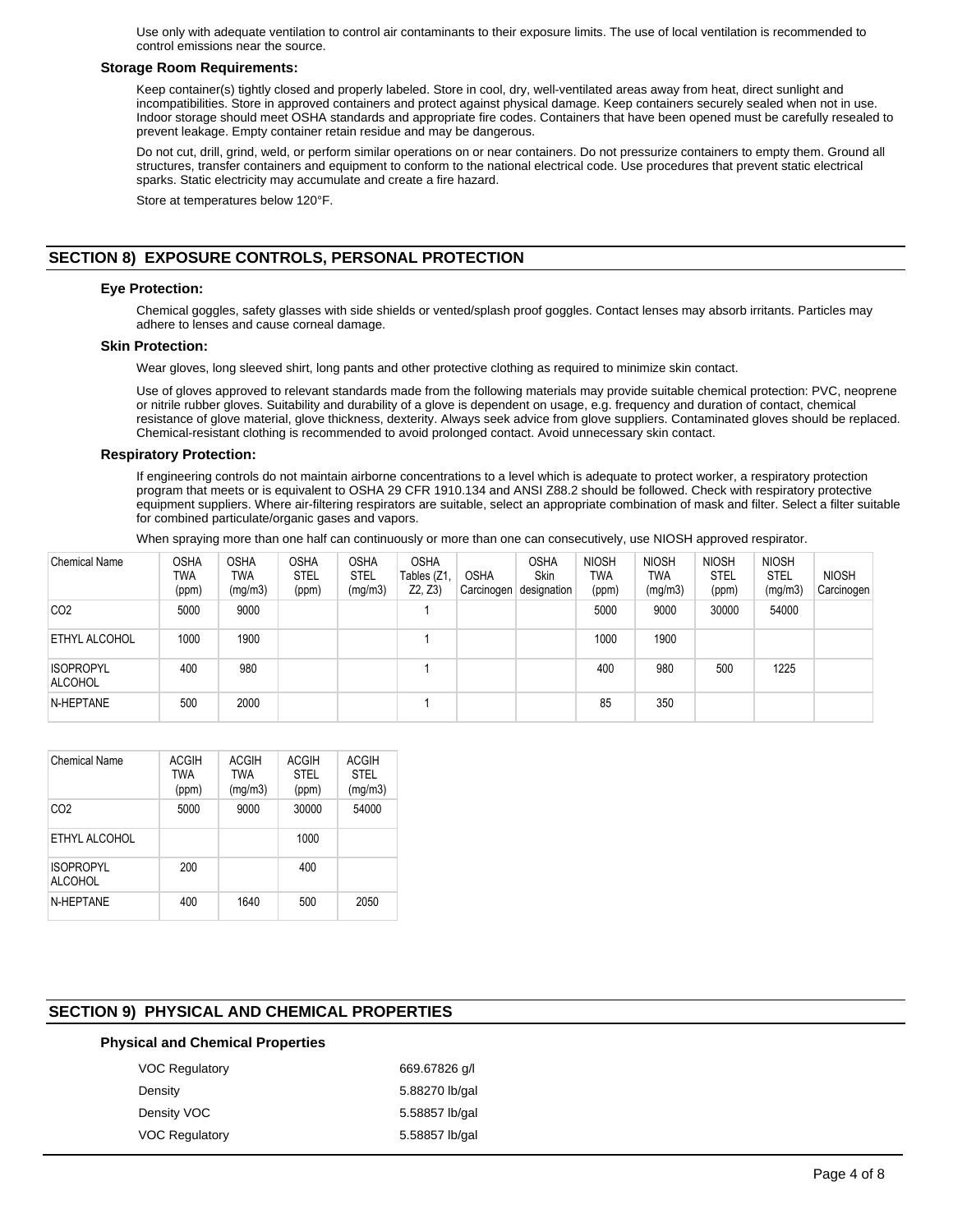| % VOC                        | 95.00000%              |
|------------------------------|------------------------|
| <b>VOC Actual</b>            | 5.58857 lb/gal         |
| <b>VOC Actual</b>            | 669.67826 g/l          |
| Appearance                   | N.A.                   |
| <b>Odor Threshold</b>        | N.A.                   |
| <b>Odor Description</b>      | Solvent                |
| pH                           | N.A.                   |
| <b>Water Solubility</b>      | Not soluble            |
| Flammability                 | Flashpoint below 73 °F |
| Flash Point Symbol           | N.A.                   |
| <b>Flash Point</b>           | 15 °F                  |
| Viscosity                    | N.A.                   |
| Lower Explosion Level        | N.A.                   |
| <b>Upper Explosion Level</b> | N.A.                   |
| Vapor Density                | Slower than ether      |
| <b>Melting Point</b>         | N.A.                   |
| <b>Freezing Point</b>        | N.A.                   |
| Low Boiling Point            | 142 °F                 |
| High Boiling Point           | 170 °F                 |
| Decomposition Pt             | N.A.                   |
| Auto Ignition Temp           | N.A.                   |
| <b>Evaporation Rate</b>      | Slower than ether      |

# **SECTION 10) STABILITY AND REACTIVITY**

## **Stability:**

Stable.

## **Conditions to Avoid:**

High temperatures.

# **Incompatible Materials:**

None known.

## **Hazardous Reactions/Polymerization:**

Will not occur.

## **Hazardous Decomposition Products:**

In fire, will decompose to carbon dioxide, carbon monoxide.

# **SECTION 11) TOXICOLOGICAL INFORMATION**

## **Skin Corrosion/Irritation:**

Overexposure will cause defatting of skin.

Causes skin irritation

## **Serious Eye Damage/Irritation:**

Overexposure will cause redness and burning sensation.

Causes serious eye irritation

## **Carcinogenicity:**

No data available

## **Germ Cell Mutagenicity:**

No data available

## **Reproductive Toxicity:**

No data available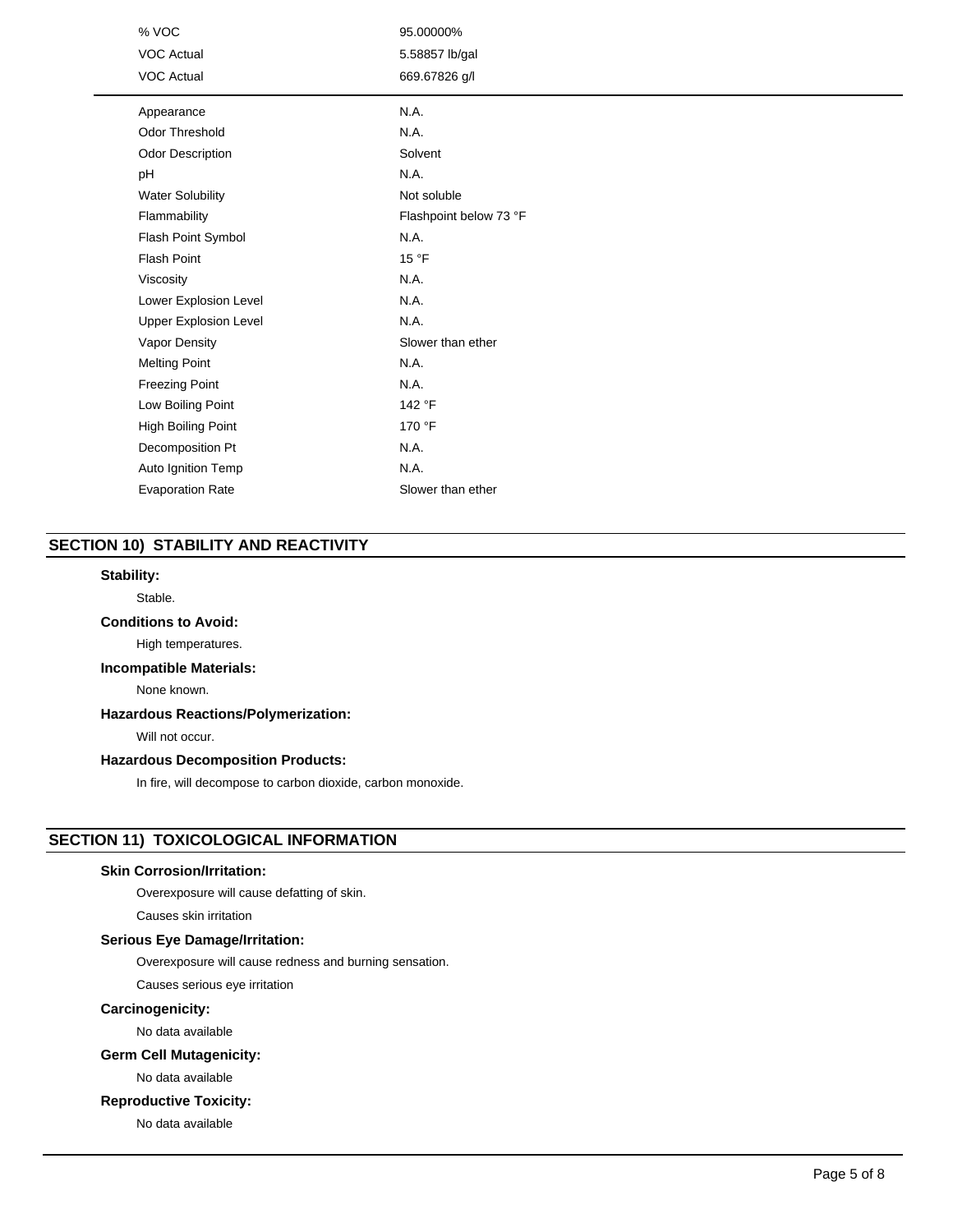## **Respiratory/Skin Sensitization:**

No data available

## **Specific Target Organ Toxicity - Single Exposure:**

No data available

## **Specific Target Organ Toxicity - Repeated Exposure:**

No data available

# **Aspiration Hazard:**

May be fatal if swallowed and enters airways

## **Acute Toxicity:**

Inhalation: effect of overexposure include irritation of respiratory tract, headache, dizziness, nausea, and loss of coordination. Extreme overexposure may result in unconsciousness and possibly death.

May be harmful if swallowed

#### 0000142-82-5 N-HEPTANE

LC50 (rat): approximately 25000 ppm (4-hour exposure); cited as 103 g/m3 (4-hour exposure) (6)

LD50 (oral, rat): Greater than 15000 mg/kg (4)

#### 0000064-17-5 ETHYL ALCOHOL

LC50 (mouse): Approximately 21000 ppm (4-hour exposure); cited as 39 g/m3 (4-hour exposure) (1, unconfirmed)

LD50 (oral, rat): 7060 mg/kg (41); 10600 mg/kg (41); 13660 mg/kg (37) LD50 (oral, mouse): 3450 mg/kg (1, unconfirmed) LD50 (oral, guinea pig): 5560 mg/kg (37)

0000067-63-0 ISOPROPYL ALCOHOL

LC50 (rat): 17000 ppm (4-hour exposure); cited as 12000 ppm (8-hour exposure) (18)

LD50 (oral, male rat): 4710 mg/kg (cited as 6.0 mL/kg) (19) LD50 (oral, mouse): 3600 mg/kg (20, unconfirmed) LD50 (dermal, rabbit): 12870 mg/kg (cited as 16.4 mL/kg) (14)

## **Potential Health Effects - Miscellaneous**

0000064-17-5 ETHYL ALCOHOL

The following medical conditions may be aggravated by exposure: liver disease. Tests in some laboratory animals indicate this compound may have embryotoxic activity. Tests in animals demonstrate reproductive toxicity. Ingestion may cause any of the following: stupor (central nervous system depression), gastrointestinal irritation. If absorbed through the skin, may be: harmful.

0000067-63-0 ISOPROPYL ALCOHOL

The following medical conditions may be aggravated by exposure: dermatitis, respiratory disease. Developmental toxicity was seen in rat?s offspring at doses that were maternally toxic. Contact will cause moderate to severe redness and swelling, itching, tingling sensation, painful burning. May cause injury to the cornea of the eyes. Prolonged or repeated exposure may cause damage to any of the following organs/systems: liver. Ingestion studies on laboratory animals showed that very high oral doses caused increased liver and kidney weights.

## 0000142-82-5 N-HEPTANE

Increased susceptibility to the effects of this material may be observed in people with preexisting disease of any of the following: central nervous system, respiratory system, skin. May cause central nervous system effects such as dizziness, headache, nausea, and loss of consciousness. Laboratory studies with rats have shown that petroleum distillates can cause kidney damage and kidney or liver tumors. These effects were not seen in similar studies with guinea pigs, dogs, or monkeys. Several studies evaluating petroleum workers have not shown a significant increase of kidney damage or an increase in kidney or liver tumors. Aspiration may occur during swallowing or vomiting, resulting in lung damage.

## **SECTION 12) ECOLOGICAL INFORMATION**

#### **Toxicity:**

Very toxic to aquatic life with long lasting effects

## **Persistence and Degradability:**

No data available.

## **Bio-Accumulative Potential:**

No data available.

## **Mobility in Soil:**

No data available.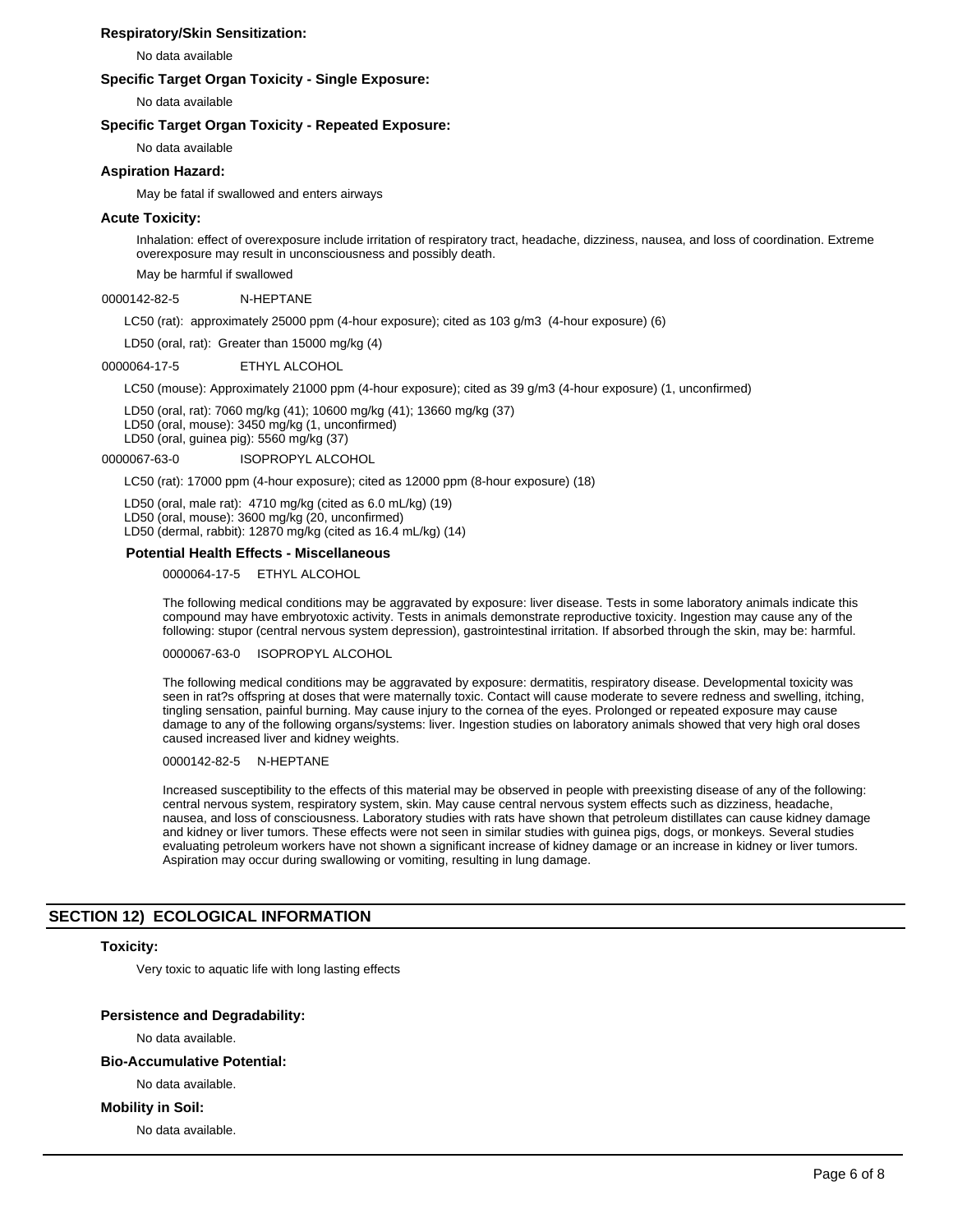No data available.

# **SECTION 13) DISPOSAL CONSIDERATIONS**

## **Waste Disposal:**

Under RCRA, it is the responsibility of the user of the product, to determine at the time of disposal whether the product meets RCRA criteria for hazardous waste. Waste management should be in full compliance with federal, state, and local laws.

Empty containers retain product residue which may exhibit hazards of material, therefore do not pressurize, cut, glaze, weld or use for any other purposes. Return drums to reclamation centers for proper cleaning and reuse.

| <b>SECTION 14) TRANSPORT INFORMATION</b>           |                                           |                          |                                         |                                                       |  |
|----------------------------------------------------|-------------------------------------------|--------------------------|-----------------------------------------|-------------------------------------------------------|--|
| U.S. DOT Information:<br>Consumer Commodity, ORM-D |                                           | <b>IMDG Information:</b> | Consumer Commodity, ORM-D               | <b>IATA Information:</b><br>Consumer Commodity, ORM-D |  |
|                                                    | <b>SECTION 15) REGULATORY INFORMATION</b> |                          |                                         |                                                       |  |
| CAS                                                | Chemical Name                             | % By Weight              | <b>Requlation List</b>                  |                                                       |  |
| 0000142-82-5                                       | N-HEPTANE                                 |                          | 66% - 86% SARA312.VOC TSCA ACGIH OSHA   |                                                       |  |
| 0000067-63-0                                       | ISOPROPYL ALCOHOL                         |                          | 2% - 7% SARA312, VOC, TSCA, ACGIH, OSHA |                                                       |  |
| 0000124-38-9                                       | CO <sub>2</sub>                           |                          | 2% - 7% SARA312.TSCA.ACGIH.OSHA         |                                                       |  |
| 0000064-17-5                                       | <b>ETHYL ALCOHOL</b>                      |                          | 2% - 7% SARA312, VOC, TSCA, ACGIH, OSHA |                                                       |  |

# **SECTION 16) OTHER INFORMATION**

## **Glossary:**

\* There are points of differences between OSHA GHS and UN GHS. In 90% of the categories, they can be used interchangeably, but for the Skin Corrosion/Irritant Category and the Specific Target Organ Toxicity (Single and Repeated Exposure) Categories. In these cases, our system will say UN GHS.

ACGIH- American Conference of Governmental Industrial Hygienists; ANSI- American National Standards Institute; Canadian TDG-Canadian Transportation of Dangerous Goods; CAS- Chemical Abstract Service; Chemtrec- Chemical Transportation Emergency Center (US); CHIP- Chemical Hazard Information and Packaging; DSL- Domestic Substances List; EC- Equivalent Concentration; EH40 (UK)- HSE Guidance Note EH40 Occupational Exposure Limits; EPCRA- Emergency Planning and Community Right-To-Know Act; ESL- Effects screening levels; HMIS- Hazardous Material Information Service; LC- Lethal Concentration; LD- Lethal Dose; NFPA- National Fire Protection Association; OEL- Occupational Exposure Limits; OSHA- Occupational Safety and Health Administration, US Department of Labor; PEL- Permissible Exposure Limit; SARA (Title III)- Superfund Amendments and Reauthorization Act; SARA 313- Superfund Amendments and Reauthorization Act, Section 313; SCBA- Self-Contained Breathing Apparatus; STEL- Short Term Exposure Limit; TCEQ - Texas Commission on Environmental Quality; TLV- Threshold Limit Value; TSCA- Toxic Substances Control Act Public Law 94-469; TWA

- Time Weighted Value; US DOT- US Department of Transportation; WHMIS- Workplace Hazardous Materials Information System.